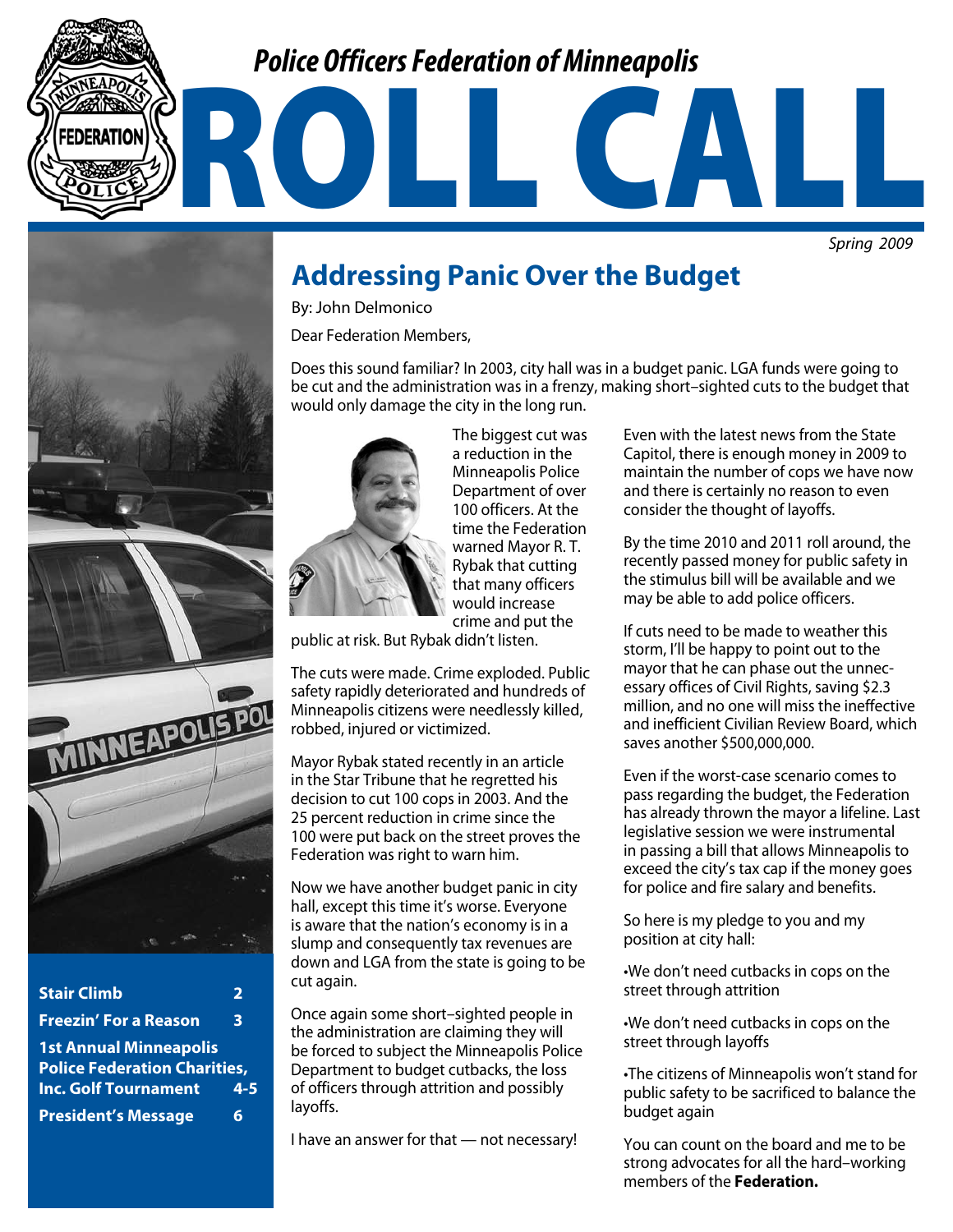## **2009 Cystic Fibrosis Stair Climb**

By: Mike Kirchen

The 2009 Cystic Fibrosis stair climb was a huge success as far as dollar amount raised. However Minneapolis Police dropped in the standings this year. After taking second place the past four years to the untouchable Minneapolis Fire, we were knocked down to 7th place this year. Three teams however finished behind us. The Crystal Court was full of activity at 0700 last Saturday morning as teams of officers, firefighters, medics and secret service agents warmed up in the skyways for the climb. The elite climbers took to the steps first with Minneapolis Firefighters Luke Nelson and Daniel Caspers finishing with very respectable times of 6:36 and 6:43.

The entire event rose just over \$170,000 for the cystic fibrosis foundation and finding a cure for the disease. FIve years ago when we started the police/fire challenge the event raised \$85,000. This year we had 10 first responder teams and each year the challenge gets bigger. Saint Paul Police had 50 officers on their team and Minneapolis Fire had 35. Next year we can beat those numbers, bring in the most money and give Minneapolis Fire a legitimate threat on the steps. Start thinking about being a part of this great



event now. We have some phenomenal athletes on our department that would excel on the steps. Chief Dolan climbed the steps and Officer Chris Guelcher climbed in full uniform without breaking a sweat.

The Government Center and the City Center Multi-Foods building are great places to train year round. E-mail me anytime and we will start building our team and training for the 2010 climb.



# **Reminder**

### *Please be sure to keep you Federation and Mutual cards up to date!*

If you need to change a beneficiary, or are unsure of whom you have designated as your beneficiary, please call the Federation office (612) 788-8444, or stop by the office to fill out new cards.

### **Last Call for 2008 RNC Badges**

The final deadline for ordering a 2008 Commemorative RNC Badge is Thursday, April 30th. If you are interested in ordering a badge, please print off an order form from our website, www.mpdfederation.com or call Emily at the Federation office (612) 788-8444.

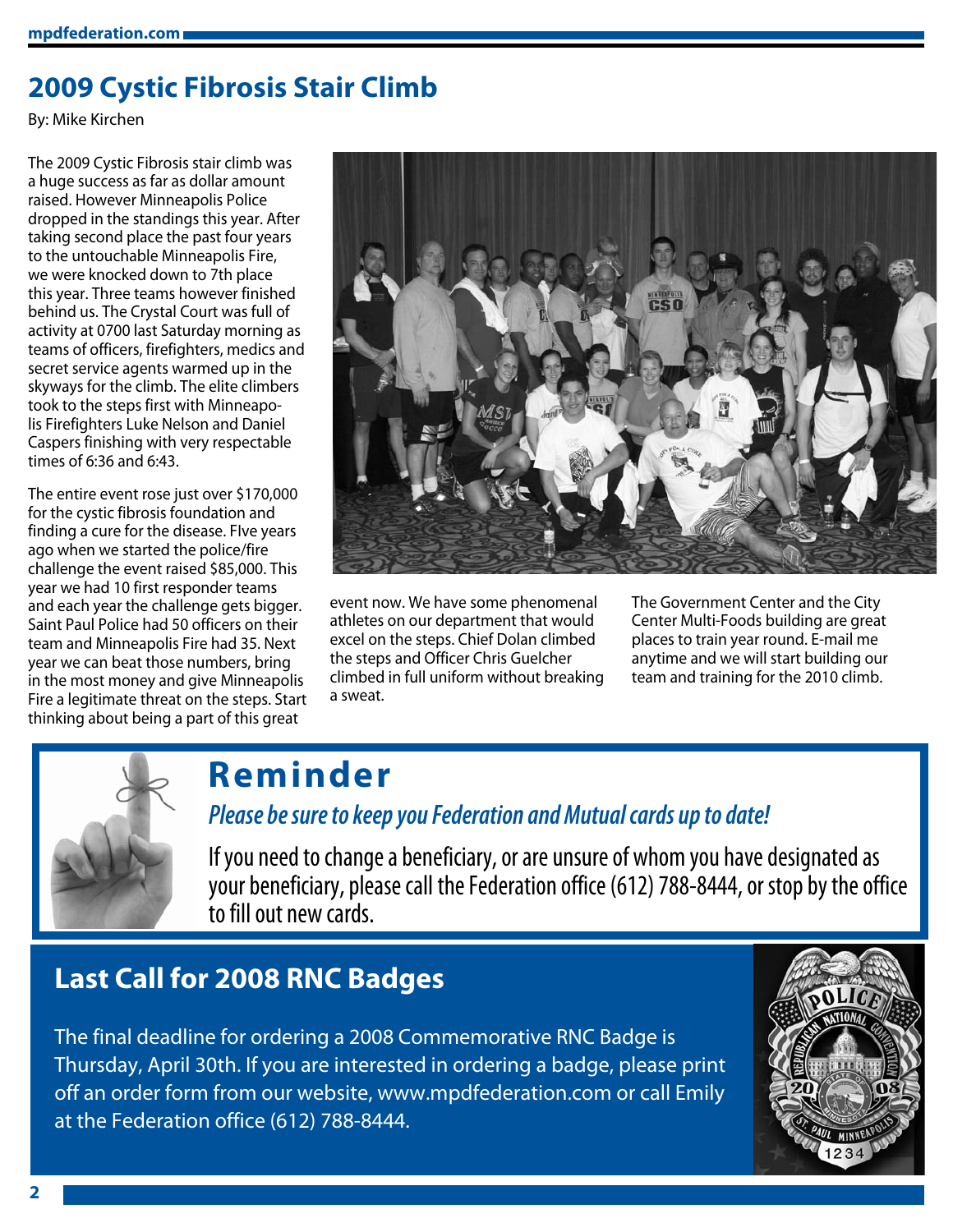

## **Freezin' for a Reason**

Minneapolis Police's Team Dani made it through their last plunge for the year at Lake Calhoun on Saturday, March 7th. The team raised approximately \$5,700.00 for Special Olympics! The Park Police's Team Matt also plunged at Lake Calhoun on Saturday. Their team raised approximately \$3,400.00! Overall, the Special Olympics had over 1,000 plungers and raised an impressive \$225,000.00 for their organization!

Other upcoming events to raise money for Special Olympics are the Jail and Bail and the Law Enforcement Torch Run. If you are interested in helping or participating in any of the upcoming events, go to www.somn.org for further information.



*MPD Plungers -not in any special order…*

*Lynn Cronquist, Kari Jorgensen, Jenny Bunkers, Kim Janisch, Kelly Ulrick, Mark Ulrick, Shari Karnowski, Shannon Holmes, Matt Johnson, Steve Langness, Mike Langness, Kristin Jacobson, Rich Youngberg, Ann Ehrhardt, Melissa Hummel, Roberta Arntzen, Rachel Pickhardt, Heather Andersen, Rob Sixta, Dustin Anderson, Brandi Jorgensen, Heather Kratochvil*





*Team Matt taking the plunge into Lake Calhoun*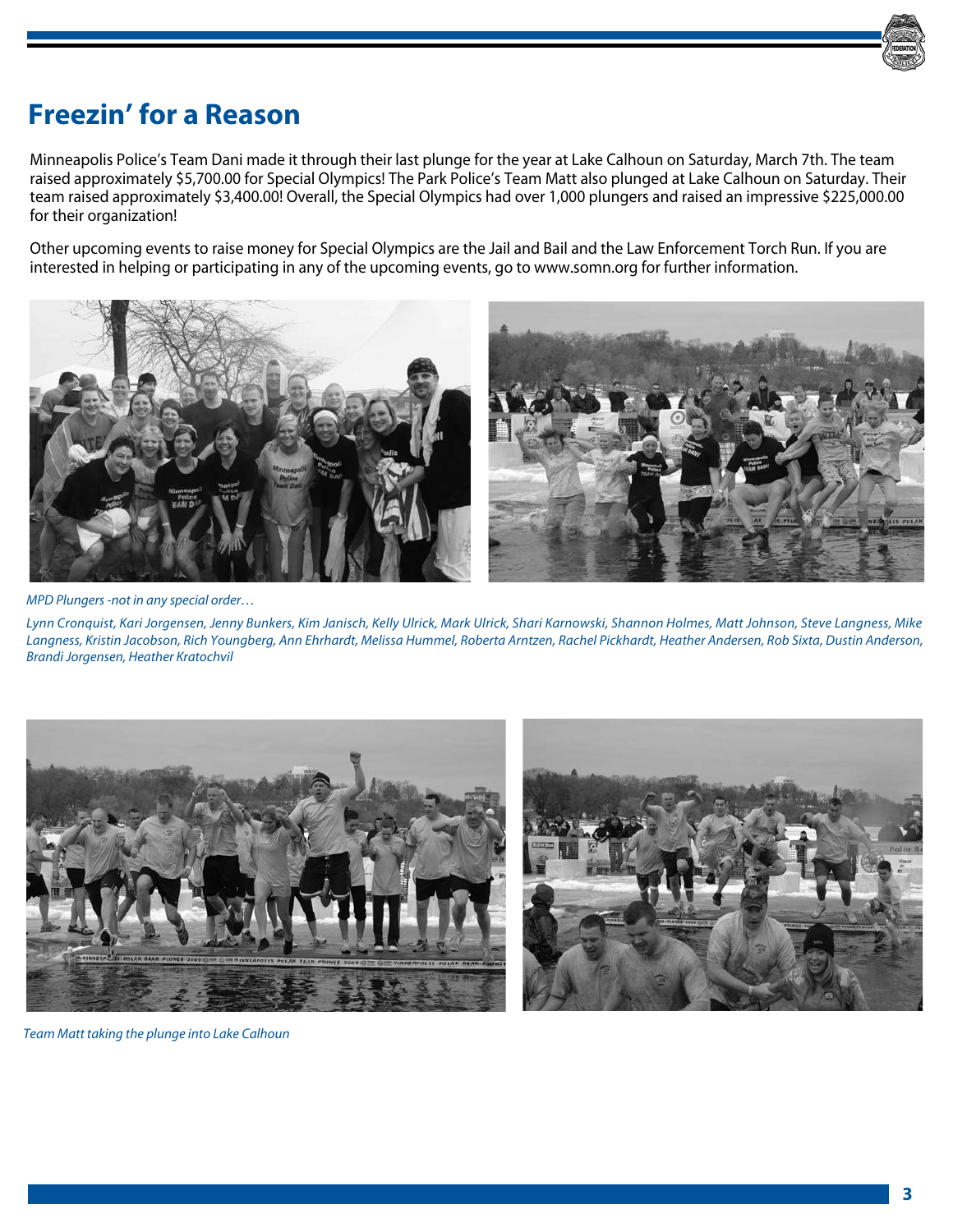### 1st Annual Minneapolis Police Federation Charities, Inc. Golf Tournament

By: Sherral Schmidt

The Police Officers Federation of Minneapolis has hosted an annual golf tournament for more than a decade. This popular event represents a rare day of relaxation and friendly competition on the links for our men and women in blue.

A new focus for the event in 2009

In an endeavor to generate revenue for our charitable efforts, we are changing the focus of our tournament to a charitable fundraising event. The tournament will be a fundraising event for the Minneapolis Police Federation Charities, Inc., a 501(c)3.

The price of the golf tournament will increase from \$100 to \$125, with the additional tax-deductible \$25 going directly to the Minneapolis Police Federation Charities, Inc. – the charitable arm of the Police Officers Federation of Minneapolis.

Each \$25 for a participating tournament player will benefit worthy charities we typically support - Minnesota Special Olympics, the Susan G. Komen for the Cure, Make-A-Wish Foundation of Minnesota, the North Branch YMCA and the National Law Enforcement Memorial.

A new venue in 2009

Another change in 2009 is a change of venue. Feedback from our members indicated a preference for Majestic Oaks Golf Course in Ham Lake. Our tournament will occupy two 18-hole courses simultaneously. Additionally, the tournament will be held on Monday, June 29, 2009.

With your support, the 2009 Police Officers Federation of Minneapolis Golf Tournament will have a record level of participation and generate at least \$5,000 for deserving charities.

If you have any questions, please feel free to contact the Federation at 612-788-8444.

**4**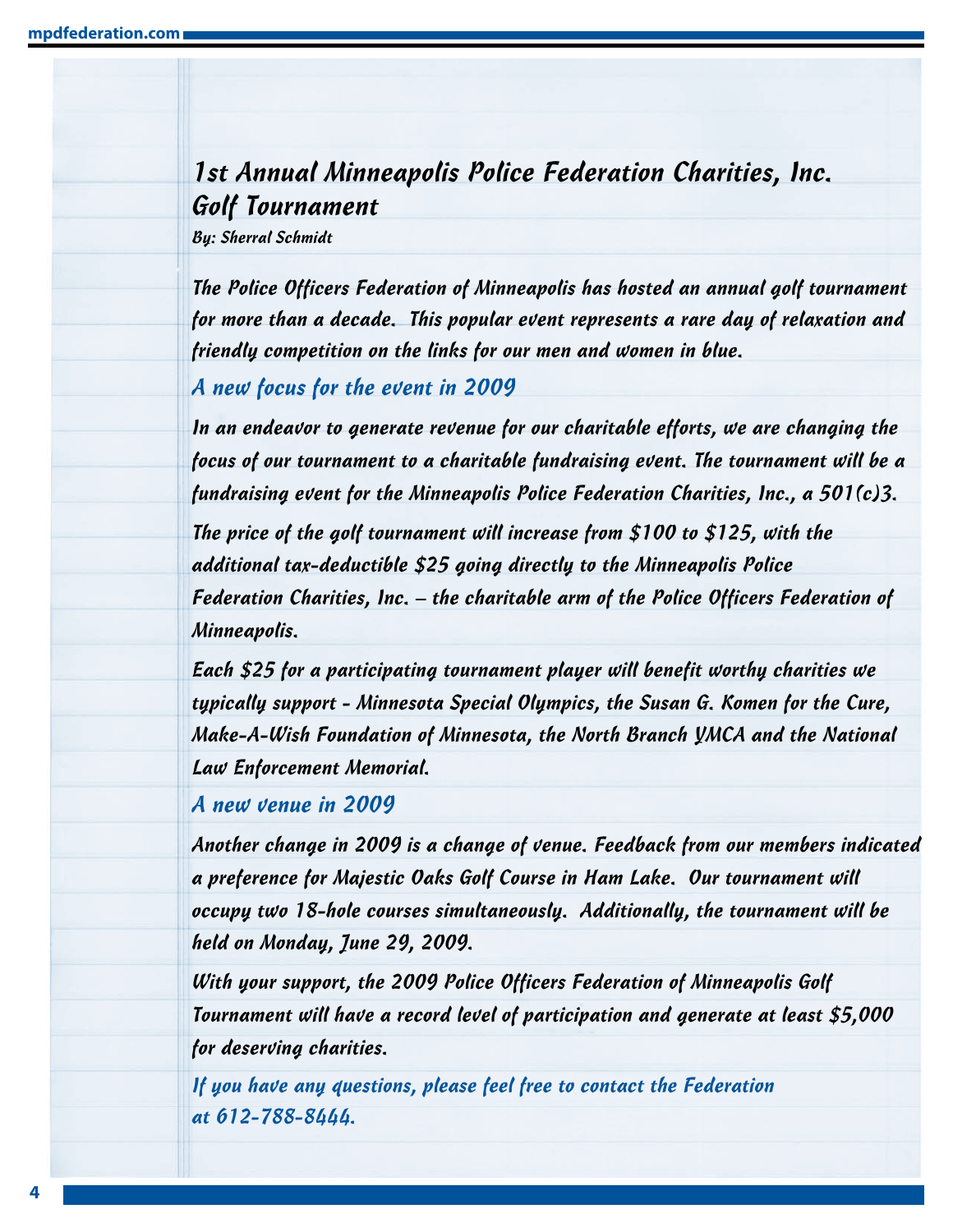## **1st Annual Minneapolis Police Federation Charities, Inc.**

### **Golf Tournament**

**Monday, June 29, 2009**

**Majestic Oaks Golf Course**

#### **701 Bunker Lake Blvd Ham Lake, MN 55304 763-755-2140**

**COST:** \$125.00\* per person (\$500.00/Foursome) includes lunch, range balls, golfing, cart, beverages on the course, and dinner after golf. There will be excellent door prizes and a gift to each golfer. Registration forms must be turned in by Monday, June 22, 2009. *\* \$25 is tax deductible & will go directly to the Minneapolis Police Federation Charities, Inc.*

**DETAILS:** For the first time, the tournament is a fundraiser for the Federation's charitable arm, the Minneapolis Police Federation Charities, Inc., a 501(c)3. Money generated from this tournament will go towards this charitable organization, which supports various charities.

**FORMAT:** FOUR person scramble, two carts per foursome. We will award prizes for first and second place on the courses. Prizes will also be awarded for the Men's and Women's Long Drive, closest to the pin, and longest putts on each course.

Lunch and Registration 11:30 a.m. to 1:00 p.m.

#### Shot-Gun Starts at 1:00 P.M.



Registration forms are additionally available at the Federation Office or on the Federation's website www.mpdfederation.com. Spots will be filled on a first come, first served basis and will be accepted when accompanied with the full amount of the registration fee (\$500.00). We encourage you to sign up as early as possible!

*\*Please note the change of location and change of day!*

If you have any questions please contact me: Federation office, (612)788-8444 or email: director3@mpdfederation.com .

*Sherral Miller-Schmidt, Tournament Chair*

## **1st Annual Minneapolis Police Federation Charities, Inc. Golf Tournament**

*Foursome--Please fill out completely and mail or bring to the Federation Office at 1811 University Avenue NE, Mpls. MN 55418. Form must be turned into the Federation Office by Monday, June 22, 2009.*

**Monday, June 29, 2009 Majestic Oaks Golf Course 701 Bunker Lake Blvd Ham Lake, MN 55304 763-755-2140**

Please check the course your foursome would like to play on:

\_\_\_\_ Crossroads Course (formerly the Gold Course) \_\_\_\_ Signature Course (formerly the Platinum Course)

| <b>Name</b> | <b>Address or work location</b> | Phone | <b>Email</b> |
|-------------|---------------------------------|-------|--------------|
|             |                                 |       |              |
|             |                                 |       |              |
|             |                                 |       |              |
|             |                                 |       |              |
|             |                                 |       |              |
|             |                                 |       |              |

*Please make checks payable to Minneapolis Police Federation Charities, Inc. Registration forms are available at the Federation office. Registration will be on a first come, first served basis and will be accepted when accompanied with the full amount of the registration fee (\$500.00). We encourage you to sign up as early as possible!*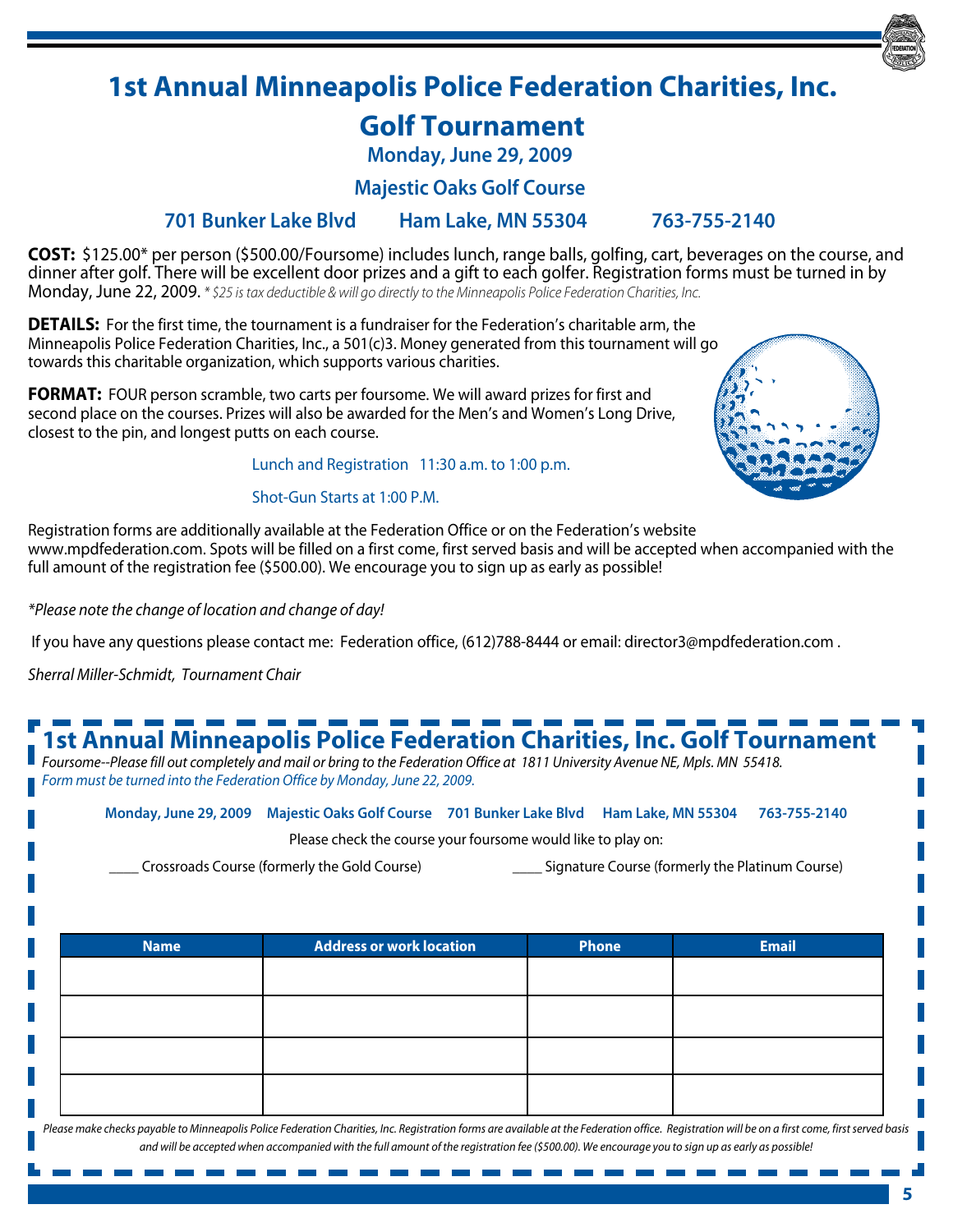### **President's Message-Spring Time Means Busy Time for the Federation**



The first few months of any year are always busy for the Federation when the Legislature goes into session, people settle in to their new bid

assignments and we begin to implement our plans for the new year. This year, however, in addition to these routing matters, there are several issues of great importance that are demanding our attention. Primarily, the Federation leaders have devoted a great deal of time in an effort to minimize the impact of the economy and the State budget on our Police Department. To this point, we have been successful as Mayor Rybak recently announced a modified City budget that did not propose staffing cuts for sworn personnel in the MPD during 2009. The financial woes of the State and City have also made resolution of our contract more difficult. After months of negotiations, we have resolved nearly all of the language issues but the uncertainty over Local Government Aid has left the City unable to commit to a satisfactory wage package at this time. Our negotiations are ongoing and we remain guardedly optimistic that we will be able to reach a resolution before summer.

While budget issues threaten our ability to fight crime, there does not seem to be any shortage of resources that can be devoted to going after cops and/or circumventing the provisions of the Labor Agreement. We are deeply concerned over the Administration's growing number of initiatives to investigate officers for virtually anything that can happen during a shift without regard to the officer's intentions or honest attempts to follow the provisions of law, policy, practices and training – even where such guidelines are in conflict with each other. We have been forced to file an unusual number of grievances and even lawsuits to defend your rights under the Labor Agreement and state and federal law. This has caused the Administration to target the Federation Board members for internal investigations and harassment. Rest assured, these efforts by an antagonistic Administration strengthen rather than deter our resolve to challenge blatant violations of your contract and other rights.

Just one example of our actions to enforce your contractual and statutory rights relates to the right to be paid for all hours of work. Throughout 2008, the Federation complained on several occasions to the Administration that we were receiving reports from members that they were being told to not enter all time worked into Workforce Director to avoid overtime and that they would be compensated by paid time off at a later date.

We were repeatedly told by the Administration that this practice was not occurring. However, we recently were made aware of a situation that not only involved precisely the refusal to pay overtime by ordering an employee to keep time records outside the payroll system but also an attempt to cover up the scheme when the employee was transferred and not allowed to take the accrued time off on the new assignment.

The Federation has filed a lawsuit seeking damages and an injunction prohibiting this practice from continuing. It is our goal to ensure that all members are fully compensated for the work they perform and that Administration personnel who implemented this unlawful practice are held accountable.

In order to do so, we need your information on hours worked for which you have not been paid. If you or anyone you know has been ordered or encouraged to not enter all hours of work in Workforce Director, please contact me or any other Federation Board member as soon as possible. We will keep you posted on the progress of this lawsuit and other matters.

### **Maui Jim Sunglasses**

A representative from Maui Jim will be at the Federation on Wednesday, April 8, 2009 from 3:00 p.m. – 6:00 p.m.

She will have the full line of Maui Jim sunglasses for people to try on and to order. Maui Jim has agreed to sell the sunglasses to Federation Members for half off the MSRP.

For more information on Maui Jim, check out www.mauijim.com. If you have any questions, feel free to contact Emily at the Federation.



#### <u> 1989 - John Barn Barn, mangkat sa Pang</u> **Federation Board Contacts**

| <b>President John Delmonico</b> | 612-788-0646 |
|---------------------------------|--------------|
| <u>Vice President Bob Kroll</u> | 612-290-3919 |
| <b>Secretary Bruce Jensen</b>   | 612-369-3959 |
| <b>Treasurer Lyall Delaney</b>  | 612-290-6256 |
| <b>Director Wally Krueger</b>   | 612-290-0337 |
| <b>Director Ron Stenerson</b>   | 612-328-3519 |
| Director Jeff Jindra            | 612-290-0370 |
| <b>Director Sherral Schmidt</b> | 612-290-7232 |
| Director Dan Ungurian           | 612-490-1542 |
| <b>Park Rep Joe McGinness</b>   | 612-290-9138 |
|                                 |              |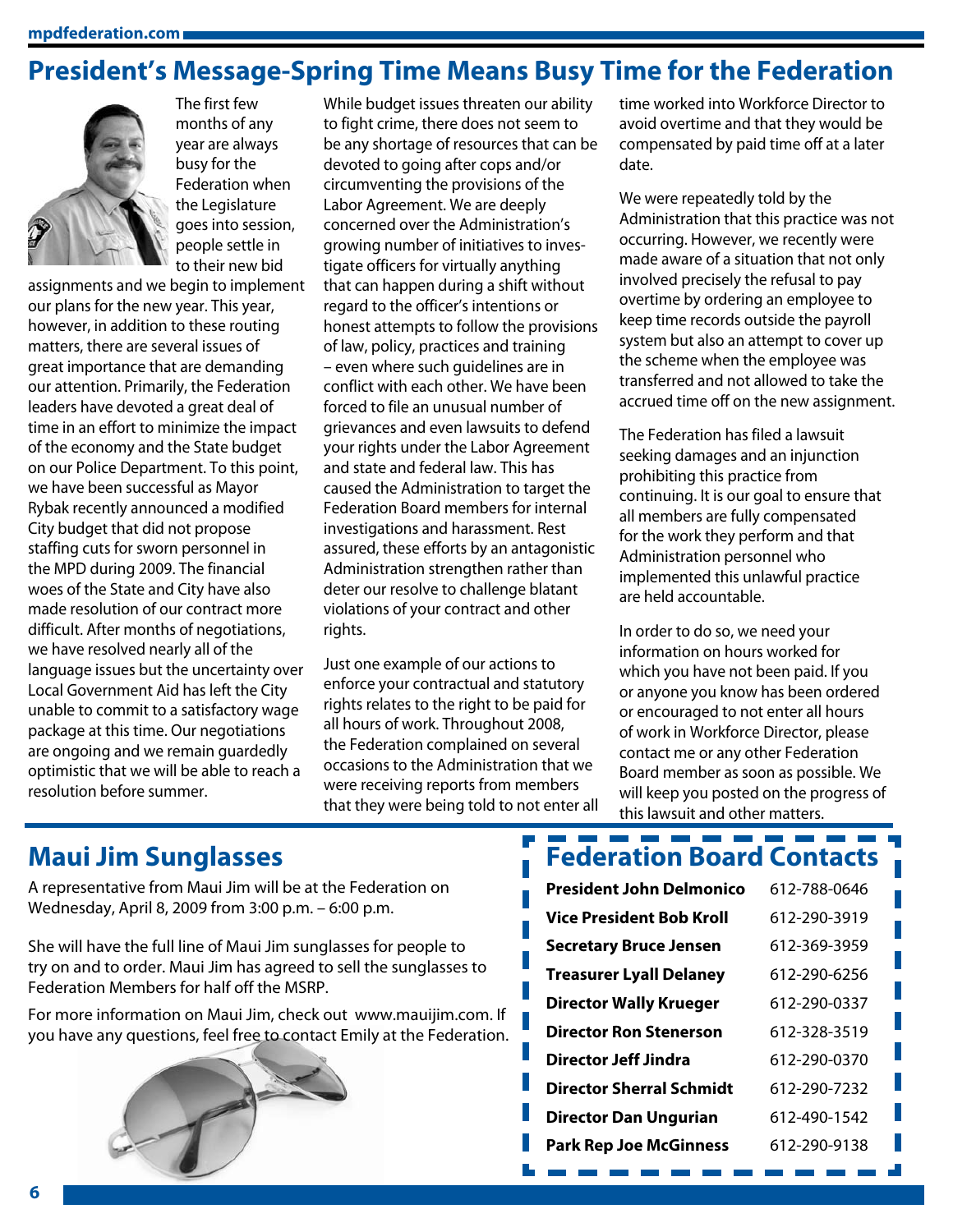### **Injured on Duty-Updated**



By: Dan Ungurian



Nobody likes to think about getting injured on the job. But the possibility is always there. Let's say you trip over a loose stair at a suspect's residence. Or a perpetrator punches you in the eye during an arrest. Or you crash your patrol car during a pursuit. Or you slip on ice and fall while you're on foot patrol. Or your lovable K-9 partner gets a little too aggressive during training and takes a piece off your finger.

Any of these incidents might make you eligible for the injury-on-duty (IOD) Benefit.

#### **What is IOD?**

If you are a city employee injured on the job, work time lost because of the injury is covered by workers' compensation insurance - that is, two-thirds of your work time is covered.

IOD is a benefit of the Federation's labor contract with the city which provides compensation to members for the one-third of lost work time that workers' compensation does not cover.

To qualify for IOD coverage, your injury must be police-specific. That means the injury resulted from an activity that is unique to police work - in the process of making an arrest, executing

a search warrant, responding to an emergency situation, doing patrol work or engaging in job-required physical training. Staple your hand to the desk while completing paperwork? Not covered. Slip on ice while walking to your squad car on the way to lunch? Not covered. Not police specific.

#### **What do I do if I am injured on the job?**

If you are injured on the job or a previous job-related injury recurs and you want workers' compensation and IOD benefit, you must:

•Seek medical attention. Your cityauthorized healthcare provider will recommend that you:

• Return to work. If your city-authorized healthcare provider makes this recommendation and you choose to miss work, your time off is considered sick time.

• Return to work with limitations.

• Miss work for a specific amount of time.

•Have your supervisor complete a report of injury that explains how the injury occurred. Send the report to Room 100 within 24 hours of the injury. Absence of these reports is the primary reason IOD claims are denied. You must take this step to have your claim considered.

Injury claims are sent to Police Payroll, Room 100, who gathers the necessary paperwork, approvals and medical records. (The City's Worker's Comp unit approves or disapproves claims for worker's compensation benefit.) Claims approved for workers' compensation benefit are then sent to the IOD Committee, which considers them for IOD benefit.

#### **Typical reasons claims are denied for IOD benefit are:**

•Lack of medical reports. The officer didn't see a city-authorized healthcare provider for a new or recurring injury.

If you have a previous injury that was approved for IOD benefit and the injury later recurs, you must see your city-authorized healthcare provider again if you want the claim to be reconsidered for IOD benefit. You also need to complete another report of injury.

•Failure to comply with physician recommendations.

•Incident is not related to a policespecific activity, patrol work or required physical training.

#### **IOD Committee members**

•Officer Dan Ungurian, Federation director

•Officer Jeff Jindra, Federation director

•Officer Sherral Schmidt, Federation director

•Bertha Gabrish, MPD Payroll

•Jennifer Rudlong, Medical Claims Coordinator

For questions about the IOD benefit, contact Officer Dan Ungurian orJeff Jindra. Or check the department's Policies and Procedures manual on the city's intranet.